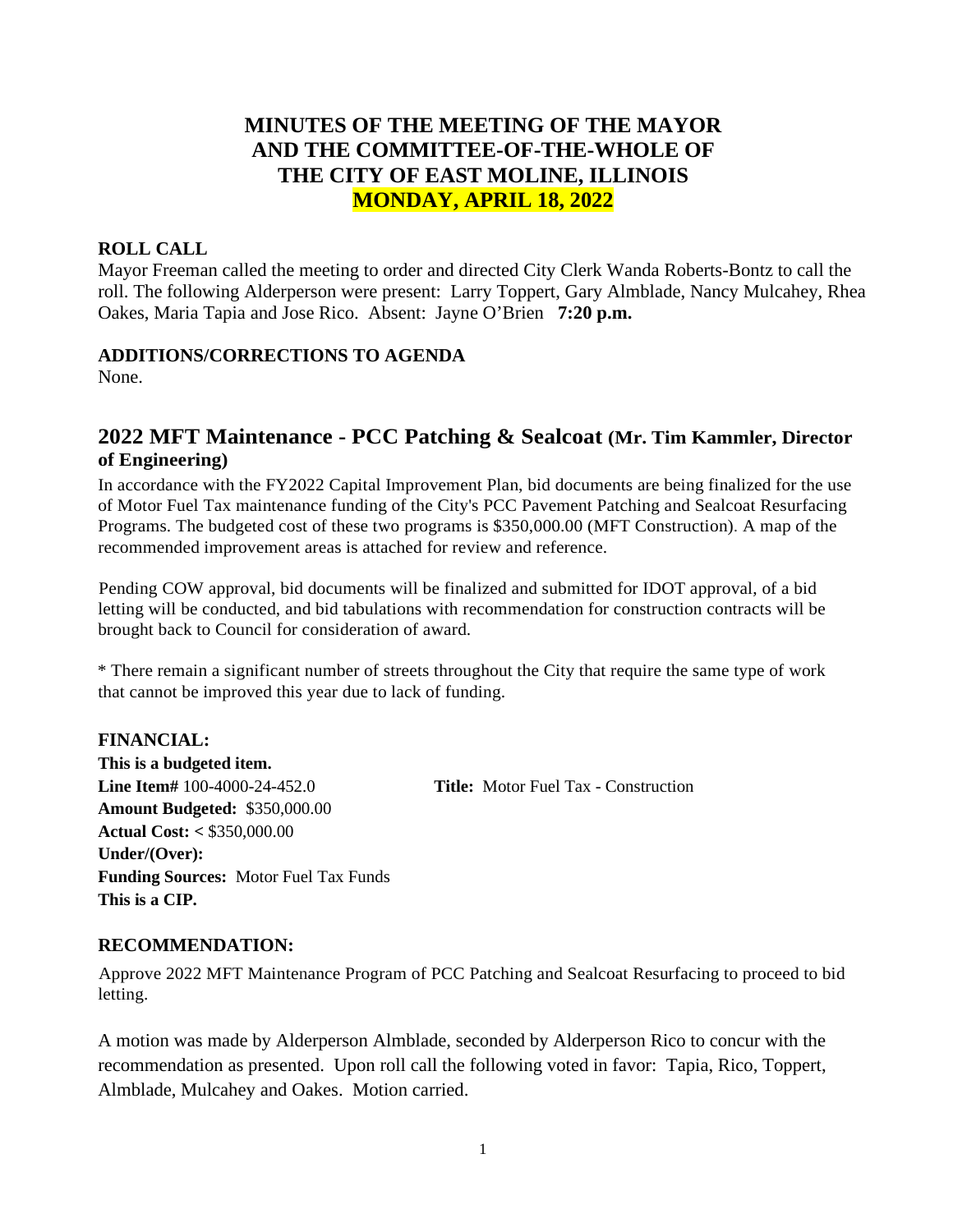# **2022 HMA RESURFACING PROGRAM (Mr. Tim Kammler, Director of Engineering)**

In accordance with the FY2022 Capital Improvement Plan, bid documents are being finalized for the city's Hot Mix Asphalt (HMA) Resurfacing Program. The streets recommended are deteriorated and have been on the CIP "to-do" list for a number of years. A map of the recommended improvement areas is attached for review and reference; streets to be resurfaced with Hot Mix include 47th Avenue (W. End to 5th St), 48th Avenue (5th St. to cul-de-sac), and 4th Street (39th Ave to AOTC North Frontage Road).

Pending COW approval, bid documents will be finalized and submitted for IDOT approval, a letting will be conducted, and bid tabulations with recommendation for construction contracts brought to Council for consideration of award.

\* There remain a significant number of streetsthroughout the City that require the same type of work that cannot be improved this year due to lack of funding.

### **FINANCIAL: This is a budgeted item. Line Item#** 025-4000-24-452.0 **Title:** Non -Home Rule - Construction **Amount Budgeted:** \$400,000.00 **Actual Cost:** < \$400,000.00. **Under/(Over): Funding Sources:** Non-Home Rule Tax Funds **This is a CIP.**

### **RECOMMENDATION:**

Approve 2022 HMA Resurfacing Program to proceed to bid letting.

A motion was made by Alderperson Almblade, seconded by Alderperson Oakes to concur with the recommendation as presented. Upon roll call the following voted in favor: Tapia, Rico, Toppert, Almblade, Mulcahey and Oakes. Motion carried.

# **ENGINEERING SERVICES FOR REPLACEMENT OF BOOSTER PUMP 1 (Ms. Brianna Huber, Director of Water Filtration)**

Booster pump 1 has been having issues for several years and is currently out of service in need of repair. Should a second booster pump go out of service, we will not be able to supply East Moline. Further, we are currently supplying Silvis and anticipate supplying for several months to come. The replacement of booster pump 1 was approved in the 2022 budget through ARPA funds. The first phase in this project is to evaluate pump needs, develop replacement pump specs and bid documents.

Proposals were obtained from three engineering firms, and CMT Engineering's proposal, price (lowest price) and experience stood out among the three proposals.

**FINANCIAL: This is a budgeted item. Line Item#** 200.4522.743.0 **Title:** Capital Purchases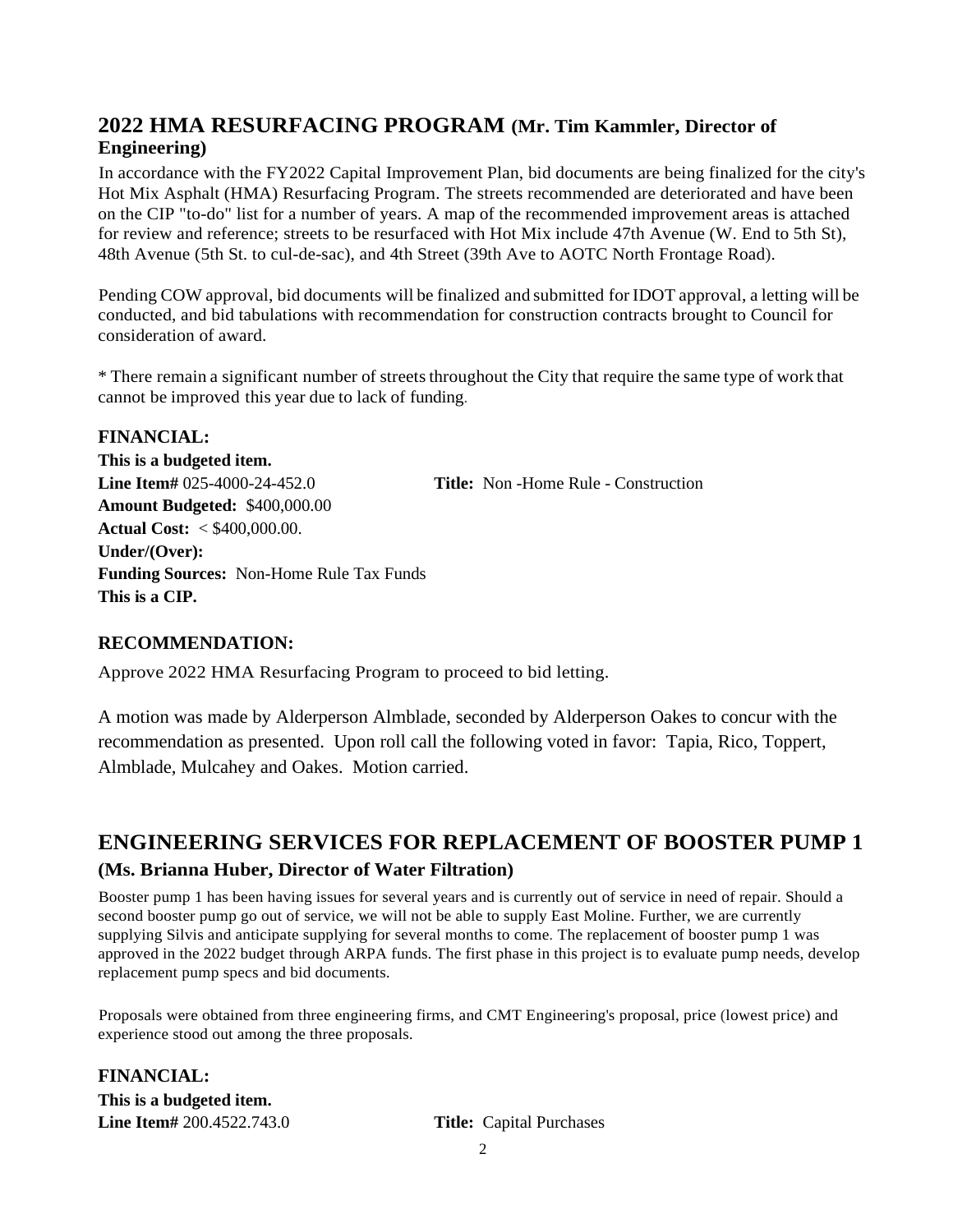**Amount Budgeted:** \$130,000.00 **Actual Cost:** NTE \$17,000.00 **Under/(Over):** \$113,000.00 **Departments:** Water Plant **This is not a CIP.**

### **RECOMMENDATION:**

Staff recommends moving forward with CMT Engineering for replacement pump needs evaluation, development of pump specs, and bid documents.

A motion was made by Alderperson Almblade, seconded by Alderperson Oakes to concur with the recommendation as presented. Upon roll call the following voted in favor: Tapia, Rico, Toppert, Almblade, Mulcahey and Oakes. Motion carried.

# **ORDINANCE SOLICITING BIDS ON 721 23RD STREET (Mr. Doug Maxeiner,**

#### **City Administrator)**

At the March 21st COW, staff provided information on a list of properties to sell. Included in that list is a vacant lot located at 721 23rd Street (PIN #09-30-217-019). One of the adjoining property owners has expressed an interest in purchasing the lot.

The process requires the approval of an ordinance on which a 3/4 supermajority of the Corporate Authorities (Alderpersons plus Mayor) vote in the affirmative for the sale. The ordinance must include the location of the property, the current use of the real estate, and any conditions on the future use of the property. Following approval of the ordinance, bids to purchase the property must be solicited. The property can be sold to the highest bidder or to a bidder representing the best future use of the property for the City.

**FINANCIAL: This is not a budgeted item. This is not a CIP.**

### **RECOMMENDATION:**

Staff recommends approval of the ordinance authorizing the solicitation of bids for 721 23rd Street and to authorize staff to sell the property to the bidder representing the best future use of the property for the municipality.

A motion was made by Alderperson Rico, seconded by Alderperson Oakes to concur with the recommendation as presented. Upon roll call the following voted in favor: Tapia, Rico, Toppert, Almblade, Mulcahey and Oakes. Motion carried.